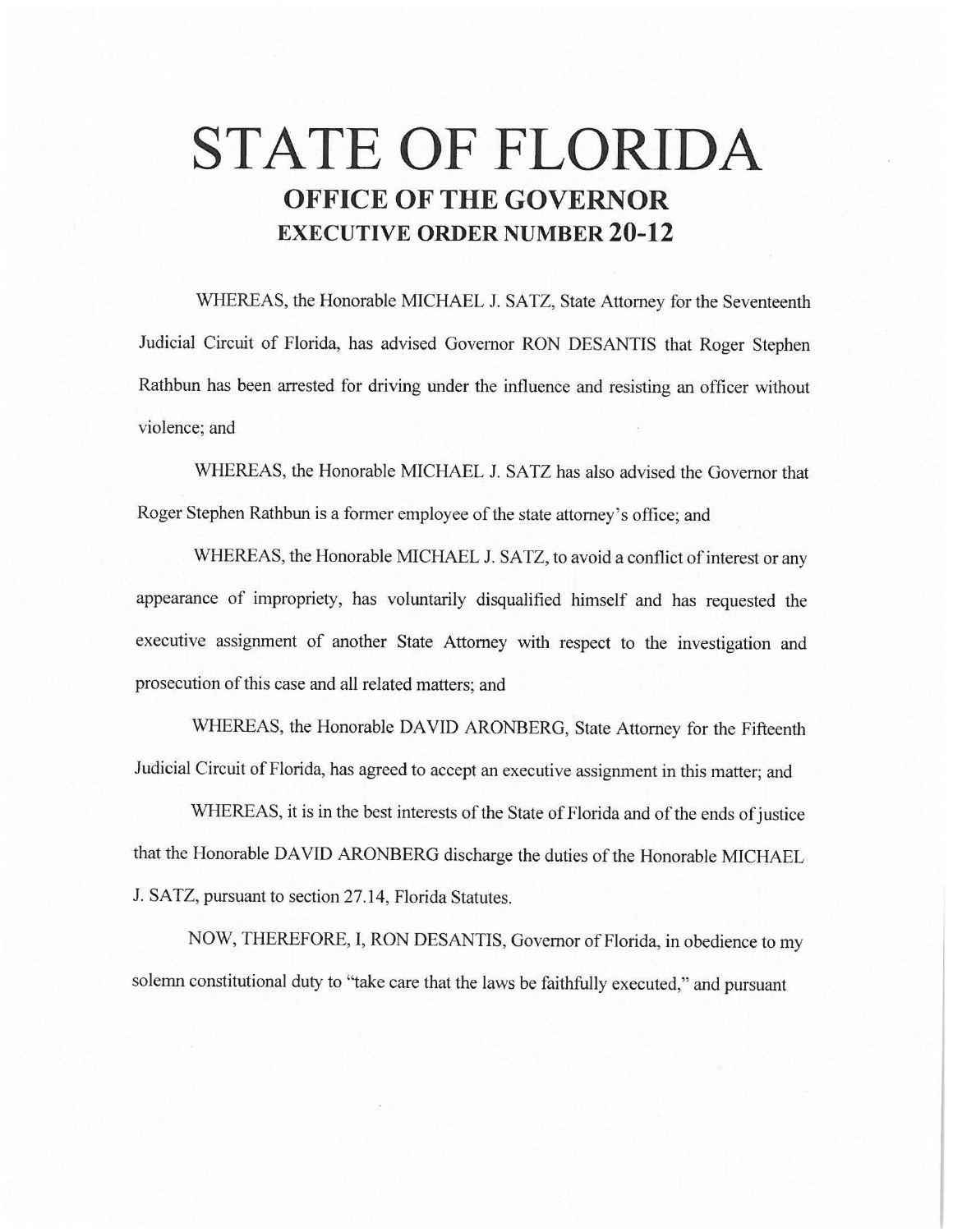to the Constitution and laws of the State of Florida, issue the following Executive Order, effective immediately:

## Section 1.

The Honorable DAVID ARONBERG, State Attorney for the Fifteenth Judicial Circuit of Florida, referred to as the "Assigned State Attorney," is assigned to discharge the duties of the Honorable MICHAEL J. SATZ, State Attorney for the Seventeenth Judicial Circuit of Florida, as they relate to the investigation, prosecution, and all matters related to Roger Stephen Rathbun.

## Section 2.

The Assigned State Attorney or one or more Assistant State Attorneys and Investigators, who have been designated by the Assigned State Attorney, shall proceed immediately to the Seventeenth Judicial Circuit of Florida, and are vested with the authority to perform the duties prescribed herein.

### Section 3.

All residents of the Seventeenth Judicial Circuit are requested, and all public officials are directed, to cooperate and render whatever assistance is necessary to the Assigned State Attorney, so that justice may be served.

### Section 4.

The period of this Executive Assignment shall be for one (1) year, to and including January 10, 2021.